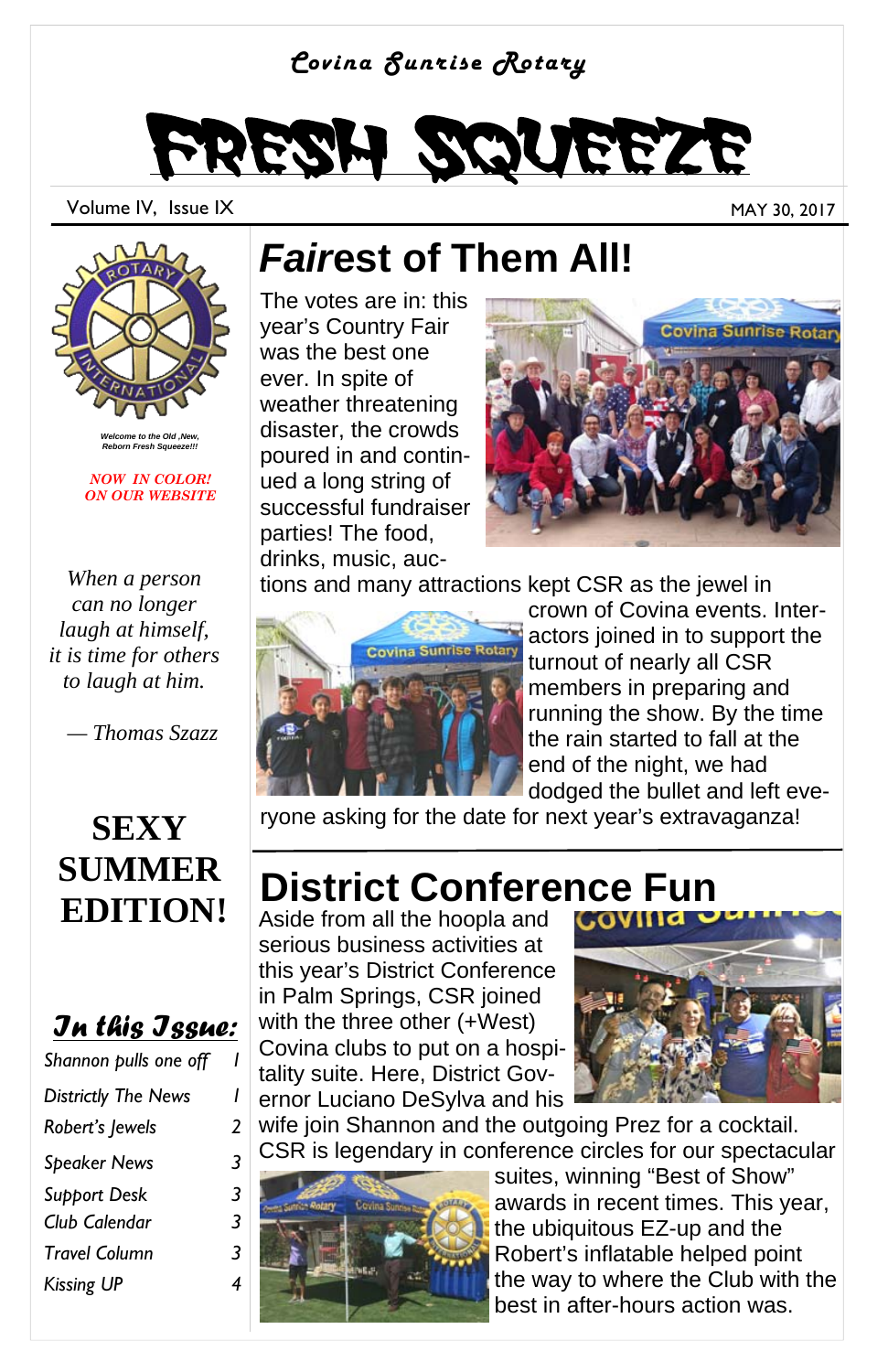PAGE 2 FRESH SQUEEZE VOLUME IV, ISSUE IX

### **The President's (wordy) Jewels & Gems**

Here we go… I can't believe my year as President is coming to an end. It has been an honor to lead our club this 2016-17 year! It's given me the ability to get closer to many Rotarians, community leaders, directing the best board of directors and encouragement from past Presidents. We have had incredible past Presidents, so I challenged myself to dig in and create my own legacy. I wanted our club to feel the pride of being part of something much bigger than you realize. One simple idea can change lives. When I use the words, "second to none", I mean it....as individuals we are great but as a club, we are unbelievable!!! The ending of my "president elect year" started my Presidency in training. How bad did



I want something? After getting shot down at the board meeting for the Ez-up, I didn't want to give up, I had a vision for our club and thanks to Shannon and Sal our votes prevailed. Basically, don't give up if you believe in something. Well then it was the Business directory with photos of course, thanks Kathy, the Covina Christmas Parade, charter oak parade, bringing back the Fresh Squeeze (thanks Terry), coffee mugs, postcards, banners, shirts, hats and whatever else I could put Covina Sunrise Rotary on. I actually had more planned but ran out of time!! Yes, I have been obsessed. I think everyone could agree that we have received great attention from our ez-up and yes, Jon, they all counted....I lost track after 15. Thanks for humoring me with my Row Row Rotary.....I actually envisioned past members, deceased and alive that we did this in the past. They felt the same way about moving around and shaking hands, but it made people laugh and we carried tradition. I also wanted to make sure our meetings represented us.....Banners, table covers, signs, postcards and club information. I wanted any visitor to know that our club is second to none and the reason why!! Also, it was my early morning Rotary therapy. Ending with Country Fair and District Conference was icing on the cake for me. I had so much help this year from many, so Thank you Thank you Thank you!! We are in great shape the next few years with "Bigger and Better" Shannon and Wild Bill. The sky is the limit for our club. I can keep writing but Terry is going to edit anyways!!! Lol. I feel very blessed to have had the privilege to be your President.....Love you all!

Your proud President, *— Robert*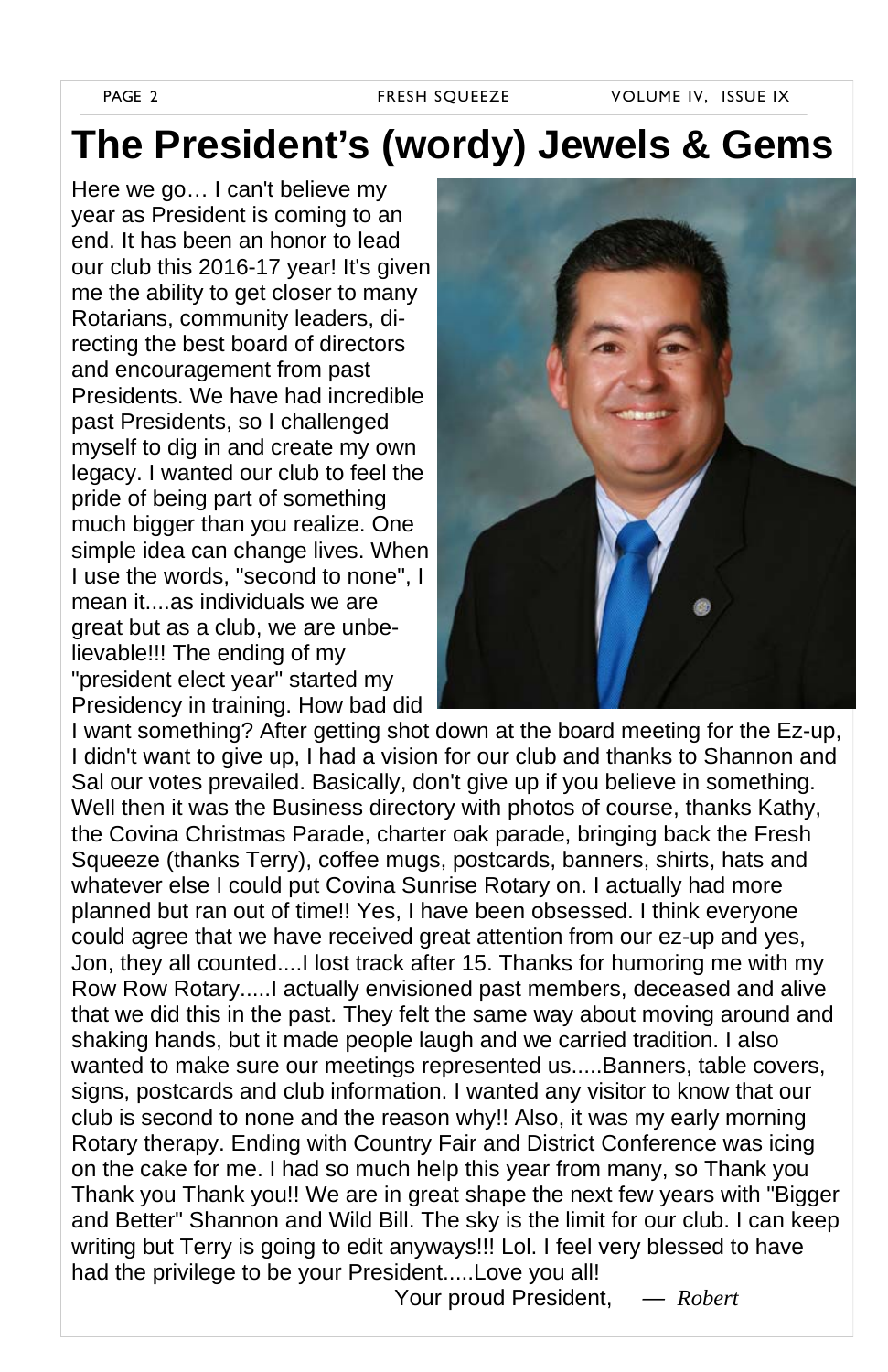# **Speaking About That…**

**TODAY:** Drexel Smith, West Covina Rotary and District 5300 International Services Chair and part of Dream Team 2017 India - speaks about the Polio NID program.

### *The Line Up:*

7/11 Sarita Jackson, PhD, CEO Global Research Institue of International Trade will speak about Improving educational initiatives to prepare for a globalized economy.

## **Thanking our Supporters**

It's not easy planning a major event like our Country Fair. One of the biggest jobs is finding support from the community to donate time and services. CSR showed their gratitude with our Rotary Nights Out as well as recently giving our sponsors recognition courtesy of a plaque with our pictures on it! Here, Marcia Fuller presents one of these valued mementos to manager Armando of Millie's restaurant.

# **Calendar Of Coming Events**

6/24 - Kickout Party! (Don't know where it'll be, or when, or even if there really are any other events in the future).

### **Travel Advice: Part 1**

First of all, never allow your wallet to be stolen (or lost) the day (or two) prior to your trip. It requires a trip to DMV for a temporary driver's license - and remember that without photo ID or debit card, DMV accepts only cash, no credit cards. So you must return to DMV with the necessary cash; prepare to arrive around seven in the morning to be in line when they open at eight am. There is a form to fill out, in black ink, with no mistakes! Also, you are required to call all your missing credit card companies. Nota Bene: Costco

Visa will overnight a replacement card via FedEx immediately. Handy, but probably after lunch hour for delivery.

 It's also very handy when your neighbor is an expert electrician to repair the lighting on your RV when you discover that after many months of disuse, the RV brake lights and turn signals refuse to function. It will probably be a burned-out fuse in the pickup truck that is your tow vehicle. Then remember that a 4 am start will be necessary for the eleven and a half hour drive required to cover the 618 mile destination in Monument Valley, Utah while it's still light enough to set up the RV.

I have some further recommendations in Part 2. — *George Fuller*